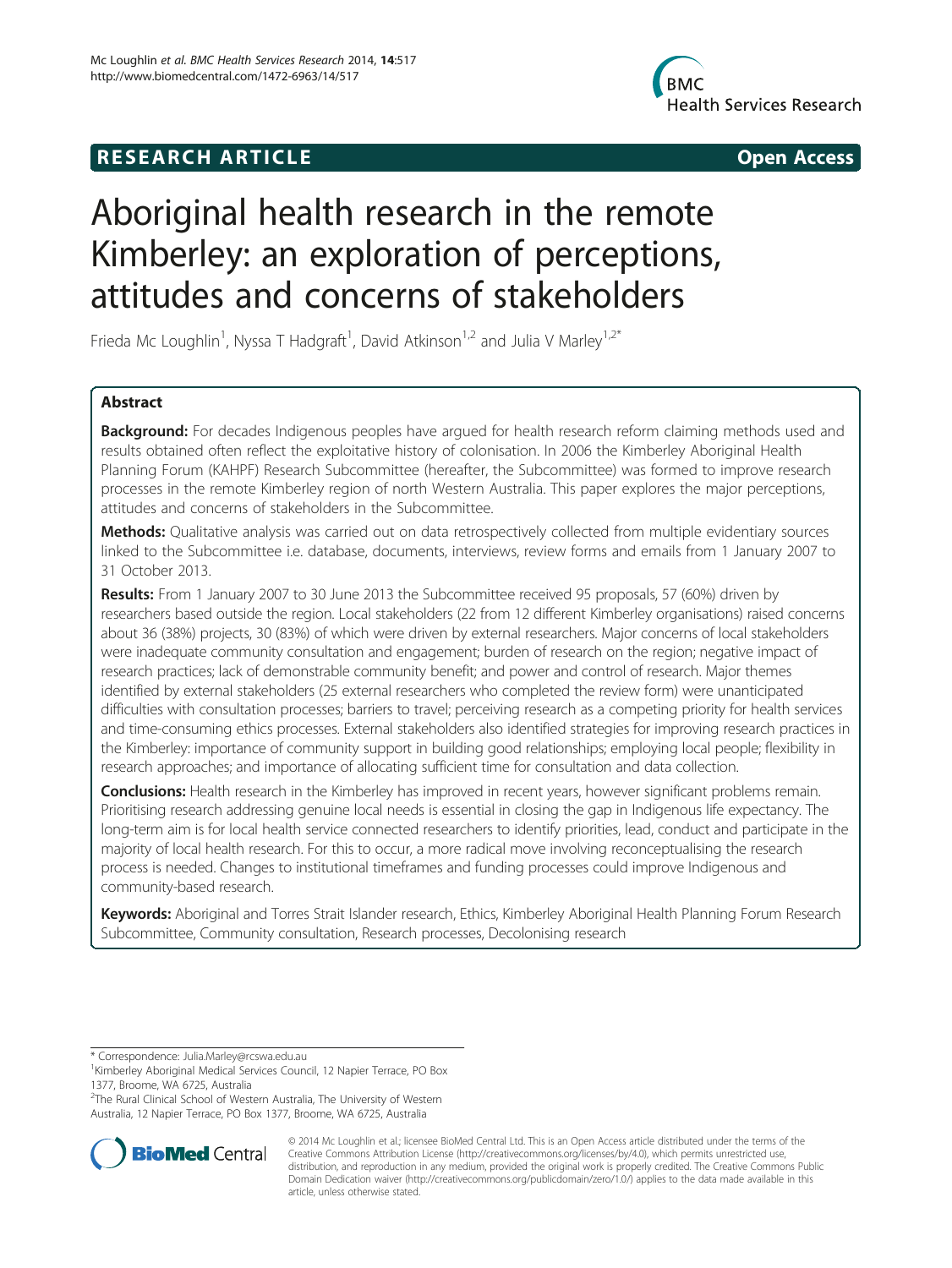## Background

For decades Aboriginal and Torres Strait Islander peoples have argued for research reform claiming that the methods used and results obtained often just reflect the exploitative history of colonialism and racism in Australia [[1-3\]](#page-9-0). The introduction of ethical guidelines in the 1990s in Australia went some way towards improving ethical conduct in research but many believe they do not challenge, and hence preserve, the entrenched 'western' approach to identifying, funding, conducting and controlling health research [[2,4\]](#page-9-0).

Historically, health research involving Indigenous peoples has focused on describing the nature and extent of the health problems they face [\[5,6\]](#page-9-0) and has treated Indigenous peoples as subjects, rather than participants [\[7,8\]](#page-9-0). While descriptive research is important for epidemiological surveillance, it does not contribute evidence to expedite positive change or lead to improved health outcomes for Indigenous peoples [\[6\]](#page-9-0). Such research is often researcherdriven, rather than community-driven, and therefore does not necessarily address local priorities [\[9](#page-9-0)].

The Lowitja Institute is Australia's only Aboriginal and Torres Strait Islander controlled health research organisation and is guided by the principles of the Indigenous Research Reform Agenda [\[1,10\]](#page-9-0). It has developed a research philosophy called the Facilitated Development Approach that identifies research priorities, works with communities to establish research considered desirable and commissions research in partnership with the communities concerned. However much of Aboriginal and Torres Strait Islander health research continues to be based on national research funding (e.g. National Health and Medical Research Council (NHMRC)), which may not reflect local research priorities.

While many Indigenous scholars have written about decolonising research and advocated for Indigenous peoples to control the research agenda, most of this discourse is theoretical [\[8,11](#page-9-0)-[13](#page-9-0)]. There are few reports on what actually happens 'on-the-ground' in research. What has been published includes case studies of individual projects from the point of view of the external researcher, local Indigenous community and/or health service involved in the research [[7,14-18\]](#page-9-0). Reviews of research ethics committees have focused on how long it takes for approval to be granted, review of letters sent by committees to researchers and case studies of individual projects [[19](#page-9-0)-[23\]](#page-9-0).

The remote Kimberley region in the north of Western Australia (WA) covers 423,517 square kilometres, greater than three times the size of England. The state capital, Perth, is over 1600 km away. According to the Australian Bureau of Statistics the total population in 2011 was 34,793, including an Aboriginal population of 13,919 [[24](#page-9-0)]. While Aboriginal people are socioeconomically disadvantaged everywhere in Australia [[25](#page-9-0)], remote Aboriginal people, including most residents of the Kimberley are in the lowest socioeconomic quartile of Aboriginal people [\[25,26](#page-9-0)], the most disadvantaged group within the most disadvantaged population in Australia. The health status of Aboriginal people from the Kimberley region continues to lag behind the non-Indigenous population, reflecting the national trend [[27,28](#page-9-0)].

Historically, within the Kimberley region, a large proportion of health research has been developed and carried out by non-Indigenous researchers based outside the region (external researchers) often using approaches that do not reflect Aboriginal perspectives [\[5](#page-9-0)]. As a result Kimberley Aboriginal people continue to regard research, particularly research originating outside their communities, as often being exploitative [\[29](#page-9-0)].

Most health services in the Kimberley recognise the valuable role research can have in improving health care and health outcomes in the region, and useful research has been carried out [[17](#page-9-0),[30-40](#page-10-0)]. However, anecdotal reports suggest that many Kimberley health service personnel and Aboriginal communities feel overburdened by health research and perceive little apparent benefit from it. In late 2006 in response to internal pressure within the region, particularly from Aboriginal people, a local research review panel was formed to improve research processes and encourage appropriate research: The Kimberley Aboriginal Health Planning Forum (KAHPF) Research Subcommittee (hereafter, the Subcommittee) [[41](#page-10-0)].

As the number of applications to the Subcommittee increased concerns were raised by Kimberley organisations about the burden of research, and by researchers about the processes to get approval for their projects. The Subcommittee reported this to KAHPF and proposed to review its own activities. Here we describe the major perceptions, attitudes and concerns of local stakeholders connected to the Subcommittee across the Kimberley region and juxtapose them with external stakeholders' perspectives on the issues they faced conducting research in the Kimberley. The aim of this paper is to give a local perspective and practical examples of how Indigenous communities and their health services expect researchers to approach Indigenous research.

## Methods

## Kimberley approach to research

The Subcommittee is a regional research review panel (not an ethics committee) that aims to foster a coordinated approach to health research and promote research that is meaningful, useful and results in practical change and development within the region [[41\]](#page-10-0). Its aims are to consolidate and strengthen existing networks wherever possible thus enabling maximum benefit to be derived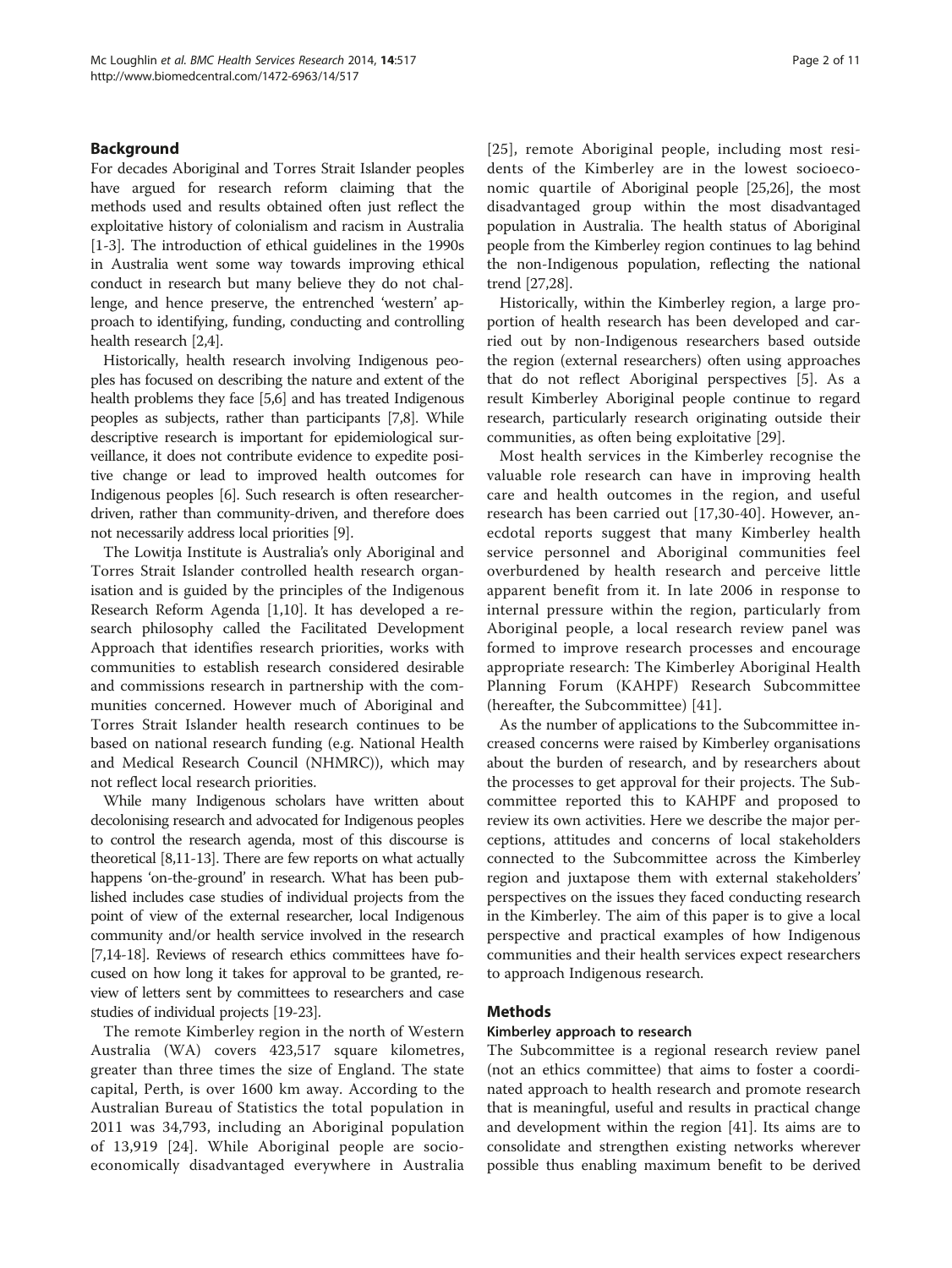from any research carried out. It also aims to minimise any negative impact of research on the people and health services of the region. There is an agreement between KAHPF member services, which includes all major health service providers in the Kimberley, that all health-related research projects should be submitted to the Subcommittee for consideration.

Subcommittee members are volunteers (hence have limited time) from KAHPF member health services and other Kimberley based organisations involved in research. They include health professionals, researchers, and chief executive officers (CEOs); ensuring Aboriginal representation. Anyone seeking to conduct health research or evaluations in the Kimberley is asked to complete a research proposal form that is circulated to Subcommittee members by email for advice, suggestions and comments. The Subcommittee seeks advice from Kimberley health services and other relevant Kimberley organisations on the potential impact of the research proposed on these services.

All research projects conducted in WA that are focussed on Aboriginal people, or where Aboriginal people are a significant component of the participants, require ethical approval from the Western Australian Aboriginal Health Ethics Committee (WAAHEC) [[42\]](#page-10-0) as well as relevant institutional ethics committees (e.g. University, WA Department of Health). Subcommittee endorsement is required by WAAHEC for projects conducted in the Kimberley.

## Stakeholders

Stakeholders in the Subcommittee were defined as any individual or organisation connected to the Subcommittee. For the purpose of this paper, stakeholders were subdivided into two groups: 1) local stakeholders (e.g. members of the KAHPF Research Subcommittee, members of KAHPF, personnel from Kimberley organisations affected by research) and 2) external stakeholders (researchers who were based outside the Kimberley who completed the review form – see below for details).

## Data collection

Data were obtained from multiple evidentiary sources from the Subcommittee. These included documents, terms of reference, the Subcommittee website [[41](#page-10-0)], logs, interviews, letters, review forms, research reports, emails, minutes, newsletters, annual progress reports and draft papers. All data used in the review of the Subcommittee were collected as part of the Subcommittee's normal procedures, which include auditing its processes.

A researcher independent of the Subcommittee (FML) conducted a retrospective file audit of all the data involving all research project applications submitted to and data processed by the Subcommittee between 1

January 2007 and 31 December 2011. This was updated in late 2013 by another researcher who provided administrative support to the Subcommittee (NH). Each stakeholder was given a code which was used to maintain confidentiality.

In early-2013 the Subcommittee instigated a review process of its operations from the perspective of researchers, which included seeking input about issues faced by researchers associated with conducting research in the Kimberley. The Subcommittee revised its final report form in April 2013 (providing progress reports and a final report is a condition of support from the Subcommittee). This revised form was emailed to past and current researchers titled "Review of Research in the Kimberley" (review form) as part of the review of Subcommittee processes in June 2013. This was in lieu of the usual progress reporting process. Researchers based outside the region associated with 20 projects in progress at the time and 5 completed projects responded to the review. Following this trial the revised final report form was implemented (available from Subcommittee website [[41\]](#page-10-0)).

## Data analysis

To provide context projects submitted to the Subcommittee were classified as either driven by the region or by external researchers. It was noted if projects driven by external researchers had research partners based in the region. The number and type of issues arising from project proposals were measured. Next, all raw data were qualitatively analysed and comments that illuminated concepts or revealed an opinion, attitude or insight towards research were noted verbatim into a log. The analysis of data from local stakeholders was conducted by FML. Local stakeholders' own words were first used to create labels, which were then grouped into codes. A number of key themes were identified and the final stage of data analysis involved finding connections between codes and explanations for these connections to form a coordinated explanatory model [[43](#page-10-0)]. Similarly NH analysed the data from review forms provided by external stakeholders in mid-2013.

An integrated approach to data analysis combined deductive and inductive methods: original coding categories were based on previously identified concepts from the Subcommittee log and review forms and further categories were added as themes emerged from the data in an iterative process [[44](#page-10-0)]. Information that could be used to identify projects or researchers was removed, except where explicit permission was granted.

A draft version of the full report was given to current members of the Subcommittee and KAHPF for comment and to confirm that findings were valid and represented member's views and experiences. Members of KAHPF, the majority of whom are Aboriginal, endorsed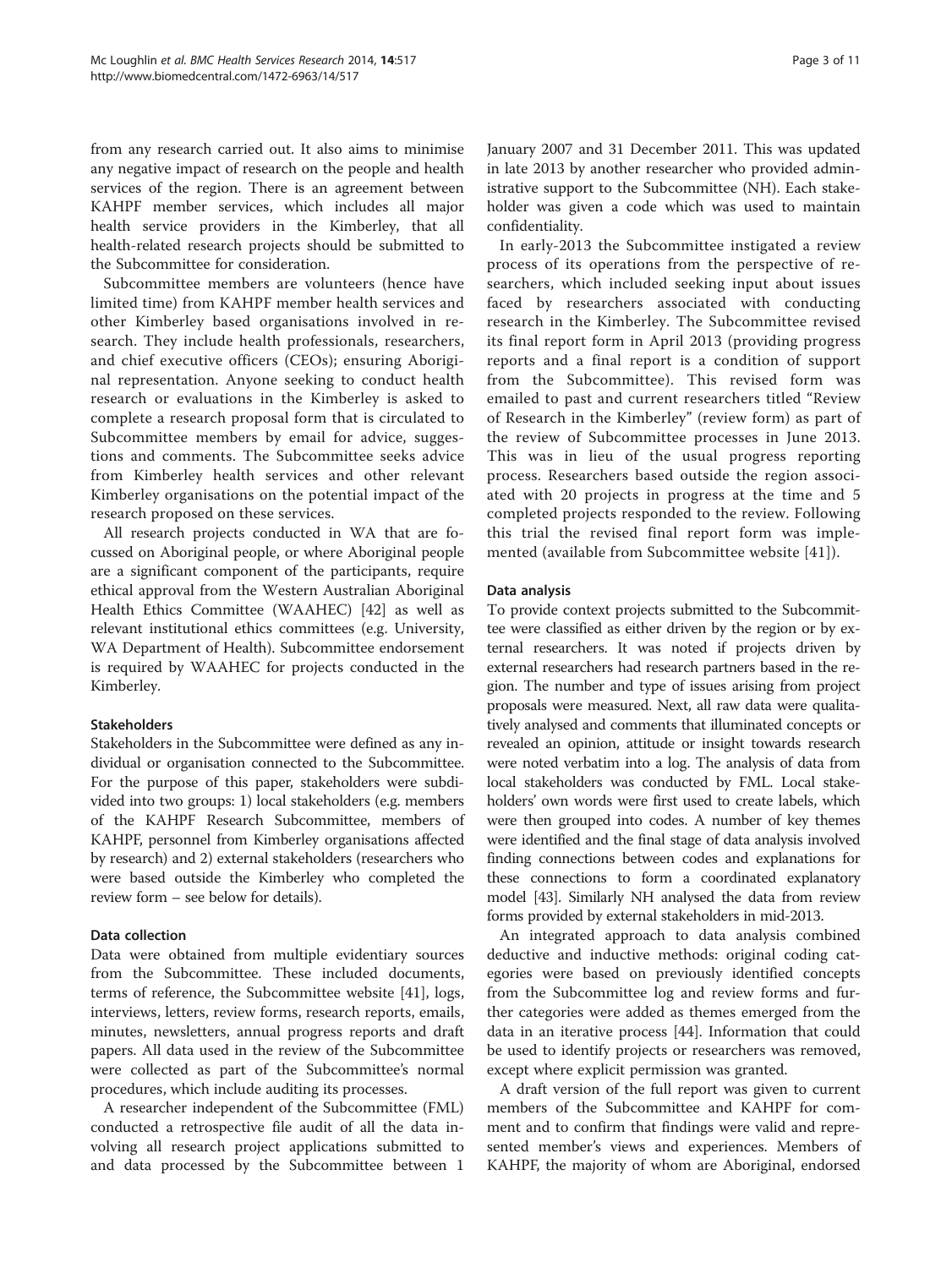the draft report in the February 2014 meeting as accurately reflecting their lived experience.

A draft of the section on external stakeholders' responses was sent to researchers who had participated in the review for comment. They were informed that the Subcommittee was planning on making this section of the report public (as a guide for other researchers that could be downloaded from the Subcommittee website [[41](#page-10-0)]). If they had any concerns with this they were provided the opportunity to contact the Subcommittee. Only three researchers commented on the report and no one objected to it being made public. All researchers involved in the Lililwan study [[45](#page-10-0)] (including local Aboriginal community members) agreed to the information about their study being identified in this paper. A modification was made to one quote following a request from a researcher. No other changes were made.

## Ethics approval

WAAHEC was asked to formally assess if conducting an audit of the Subcommittee's processes could be granted exemption from full ethical review in April 2013, based on the NHMRC guidelines contained in the publication "When does quality assurance in health care require independent review" [\[46\]](#page-10-0). WAAHEC determined that the audit processes described did not breach the guidelines and provided exemption from full ethical review in June 2013.

## Results

From January 2007 to 30 June 2013, 95 proposed research and evaluation projects were submitted to the

Subcommittee (see Figure 1). Discussions about the submitted projects involved 22 local stakeholders (5 Aboriginal stakeholders) from 12 different Kimberley organisations (6 Aboriginal organisations). There was an average of 4.4 responses (52% of available local stakeholders) per project. There was considerable consensus in perceptions of health research in the region among local stakeholders. Of the projects submitted to the Subcommittee 57 (60%) were driven by external researchers and 45 (79%) of these projects had no local research partner. The majority of projects driven by researchers based in the region were internal evaluations (20; 53%), compared to only six (11%) evaluations relating to Kimberley services conducted by external researchers.

If there were no issues with a project the email responses from Subcommittee members were often restricted to "I have no issues with this project" or "I support this project".

## Local stakeholder concerns

Local stakeholders raised concerns about 36 (38%) projects. Of these 30 (83%) were driven by external researchers and 28 (78%) had no local research partner. The main concerns identified are detailed below.

### Inadequate community consultation and engagement

Local stakeholders acknowledged there had been improvements in the area of community consultation and engagement over the years. They agreed that researchers who took time to build reciprocal, trusting and truly collaborative relationships with communities

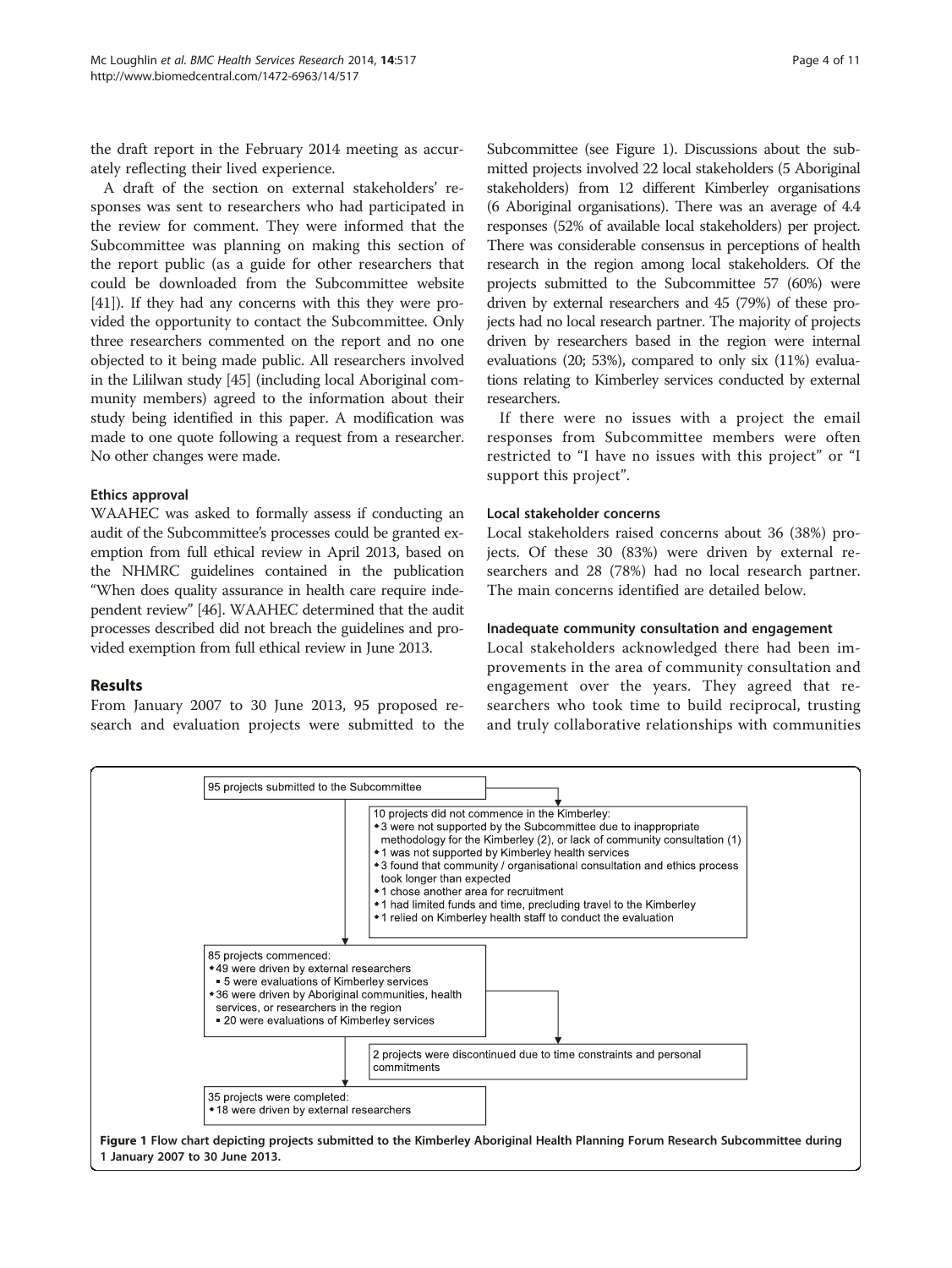produced the best research outcomes. However, most felt there were still too many external researchers approaching Kimberley communities looking for letters of support from Aboriginal community members and health services for fully designed and funded project proposals, which left little or no opportunity for meaningful or detailed regional input. Local stakeholders felt that researchers did not seem to be aware of how disrespectful this approach appeared to be and how it destroyed trust.

Consulting with the sector after the proposal and research design has been developed does not foster a relationship built on respect, trust and cooperation. (S8)

Local stakeholders were frustrated with external researchers who assumed 'they knew best' and were dismissive of local knowledge and advice on regional context, needs and culture.

I remain somewhat concerned about process and the prospect for genuine partnerships. The invitation of one person to participate in a process to set Aboriginal research agendas for a region with 25% of the Aboriginal population of WA, and for the Kimberley to have had no previous involvement in this process is a concern to me. You need both a strong Aboriginal reference group AND a strong research input from people with research expertise and practical local experience working in health in the region, otherwise you will rightly be accused of having a token consultation process. (S1)

Local stakeholders acknowledged that one of the reasons the current model was not working was because institutional timeframes and funding schedules often undermined the opportunity for true partnerships and collaboration.

## The burden of health research on the region

A number of Kimberley health service representatives (Aboriginal and non-Indigenous personnel) reported feeling frustrated, overburdened and overwhelmed by the amount of research taking place in the region with little or no perceived benefit arising from it. Local stakeholders considered the relatively high Aboriginal population, beautiful weather (in the dry season) and coastline as major draw cards for conducting research in the Kimberley. Local stakeholders felt that 'research tourism' – research that could easily be carried out elsewhere – should be actively discouraged as it was causing community burnout and placing a burden on already overworked health and community services. The Subcommittee project submission form was changed in October 2009 so that external researchers were required to justify why their research needed to be carried out in the Kimberley.

Although X [government service] wants the best possible services for our clients we are also aware of feedback from [Aboriginal] communities about the drain of information that is gathered from communities with few outcomes in exchange. (S3)

Local stakeholders noted that many researchers, unintentionally or not, exploited the region's primary health care resources. For example, researchers would turn up in the region, unaware of the lack of research infrastructure, expecting vehicles, staff and workspaces to be made available to them. Local stakeholders stated that local services in the region were already stretched and were unable to take on extra clinical work generated by some research projects and noted that local services had limited capacity to deliver additional services to remote communities.

A significant input of resources is required to match the research investment to support building the capacity of local organisations in readiness for the increased referrals. (S2)

## Negative impact of research practices

Local stakeholders noted that a lot of time and effort was consumed following up on adverse effects of research and believed that processes to deal with these negative impacts needed to be put in place. Local stakeholders also felt it was important to hold researchers accountable for past mistakes to prevent similar errors occurring in the future. Some research projects that involved screening Aboriginal patients for various diseases resulted in work that did not need to be done, as the health services were already aware of the outcomes. Furthermore because some external researchers were unaware of the referral process used in the Kimberley the correct procedures were not followed. This resulted in some Aboriginal patients having significant delays in referral for surgery.

Months later [after the screening was conducted by external researchers] I saw a patient who said she had been seen by the [specialist] and that she didn't need to see me. This patient needed surgery, however there was no records left that she had been referred. The WACHS [local government health service] system needs a form filled out for referral to [the specialist], however it appears that the [research] team didn't know this. The form is normally filled out by a WACHS nurse and signed by the doctor. Because the researchers did not liaise with WACHS or me the correct procedures were not followed. (S9)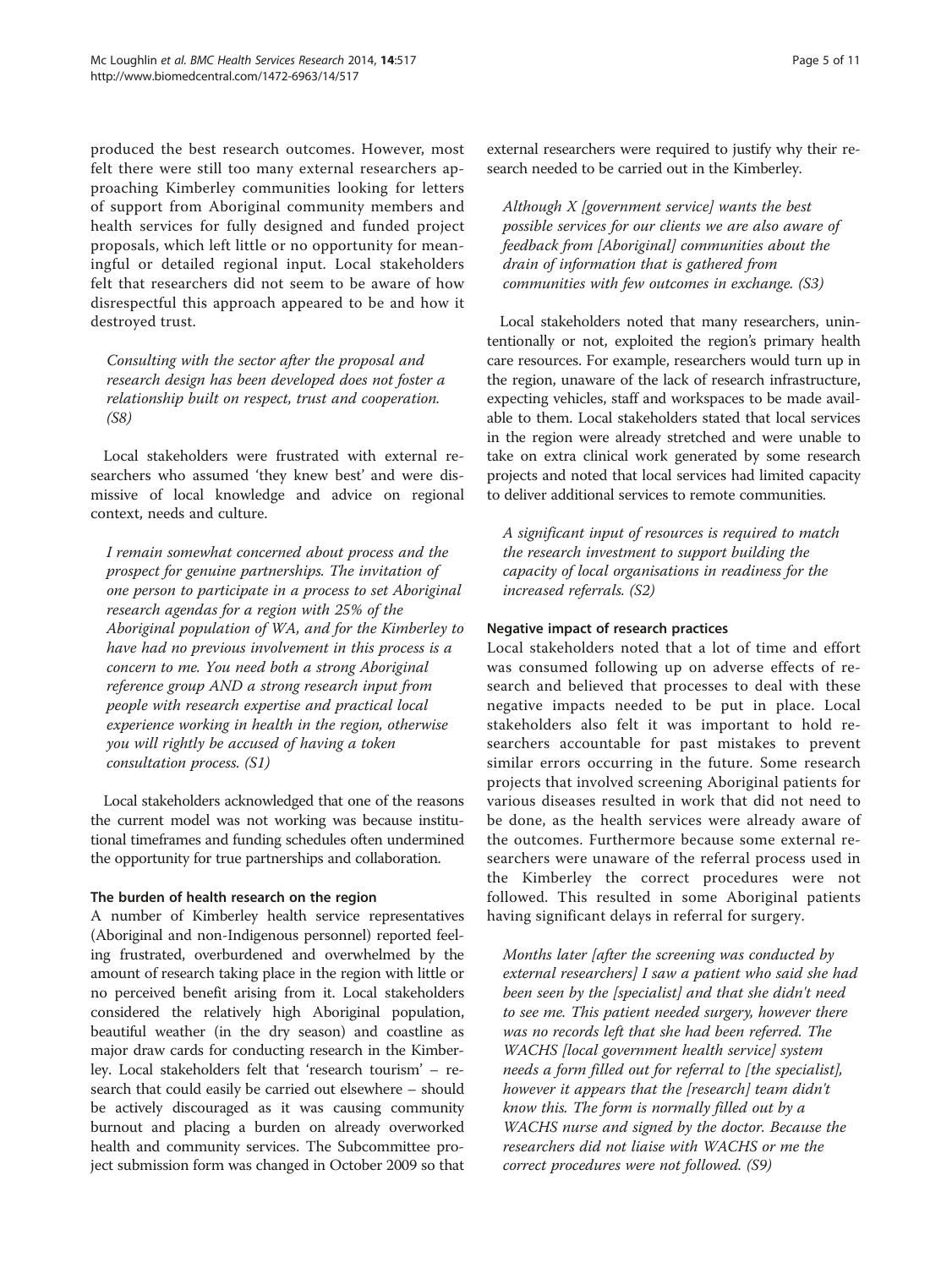Local stakeholders believed the burden of a bad project would impact on other potentially more important projects that people in the region may decide needed to be carried out, and ultimately lead to the erosion of public trust and support for research.

There is a general sense in  $[X$  Aboriginal community controlled health service] at least that people may be reaching a state of research saturation for now. Not to mention the recent experience  $X$  [Aboriginal CEO] has outlined in another email, highlighting the impact of adverse encounters with researchers on the receptiveness to future research as a whole. (S7)

Local stakeholders were particularly concerned about the application of pressure to take part in multi-site or national research projects. They felt there should be no expectation that national projects will get a green light in the region, especially if the researchers were not willing to let the region have influence over the research question or design from the outset. They believed that expert driven agendas and a centralised national focus do not always work best for Aboriginal communities or align to the region's needs and wishes.

This implies there will be ministerial displeasure if approval is not granted by the [Aboriginal ethics] committee, and could be considered undue application of pressure to accept a research proposal. (S3)

The main offenders are actually national projects, often with an Aboriginal reference group, which come to the region and insist that because it is a national project we just have to go along and do as they say. And they almost always do research that is useless to the region or misrepresents us and takes up a lot of time of PHC [primary health care] services! (S4)

## Demonstrable benefit for the community

Local stakeholders, in particular Aboriginal community members, felt that only useful research with clear and tangible benefits arising from it should be undertaken in the region. The question of 'whose interests were being served?' was a central one. Too often local stakeholders felt it was the researchers that benefitted most from research i.e. the advancement of academic, political or professional careers or advantages to institutions in terms of funding under the name of Aboriginal research with few outcomes for Aboriginal communities in exchange.

There is a sense in your response that your timeframe and resources are more important than the value or benefit of the study for the region. (S5)

Local stakeholders were frustrated with what they saw as futile research. They raised concerns about the ethics of repeated descriptive research without action when problems were already known and the challenge was finding money and interventions to address these problems. Local stakeholders were disappointed by the indifference shown by governments to their calls to act on previous research outcomes rather than fund more of the same research.

We are concerned with the lack of built-in intervention in the research process. There is already a considerable body of research that has been undertaken on Kimberley children, the intensive and comprehensive X being a recent example. Following this study, despite presenting clear evidence that Indigenous children carry a heavy burden of both physical and social ill-health, there has been no comprehensive government response to address the matters raised. KAHPF members did not feel confident that your project would, as you suggested, put a sufficiently 'strong spotlight onto Aboriginal health issues across the country' to ensure that there was a government response. (S3)

Local stakeholders believed that the research agenda should be designed to strengthen research capacity building in the region. This would enable the region to realise its vision of Kimberley Aboriginal and non-Indigenous researchers conducting most of their own research in their own communities. They recognised and acknowledged the enormity of this task and noted this was a long-term venture that must be adequately funded.

We must insist researchers put back into community - An important element of any project in the Kimberley is the training and development of Aboriginal and/or Torres Strait Islander chief investigators and researchers throughout the project period. (S6)

#### Power and control of research in the region

This dominant theme emerged frequently and hinged on the perception of unequal power relations between external researchers and Kimberley Aboriginal communities and organisations. Local stakeholders were frustrated when 'outsiders' rather than locals repeatedly got funding to conduct research in the region. Of the 38 projects driven by the region only five received substantial external funding (>\$100,000). The majority of Kimberley driven projects, including health service evaluations relied on inkind contributions.

I am disappointed about yet another example of groups outside the Kimberley being resourced instead of local providers. (S4)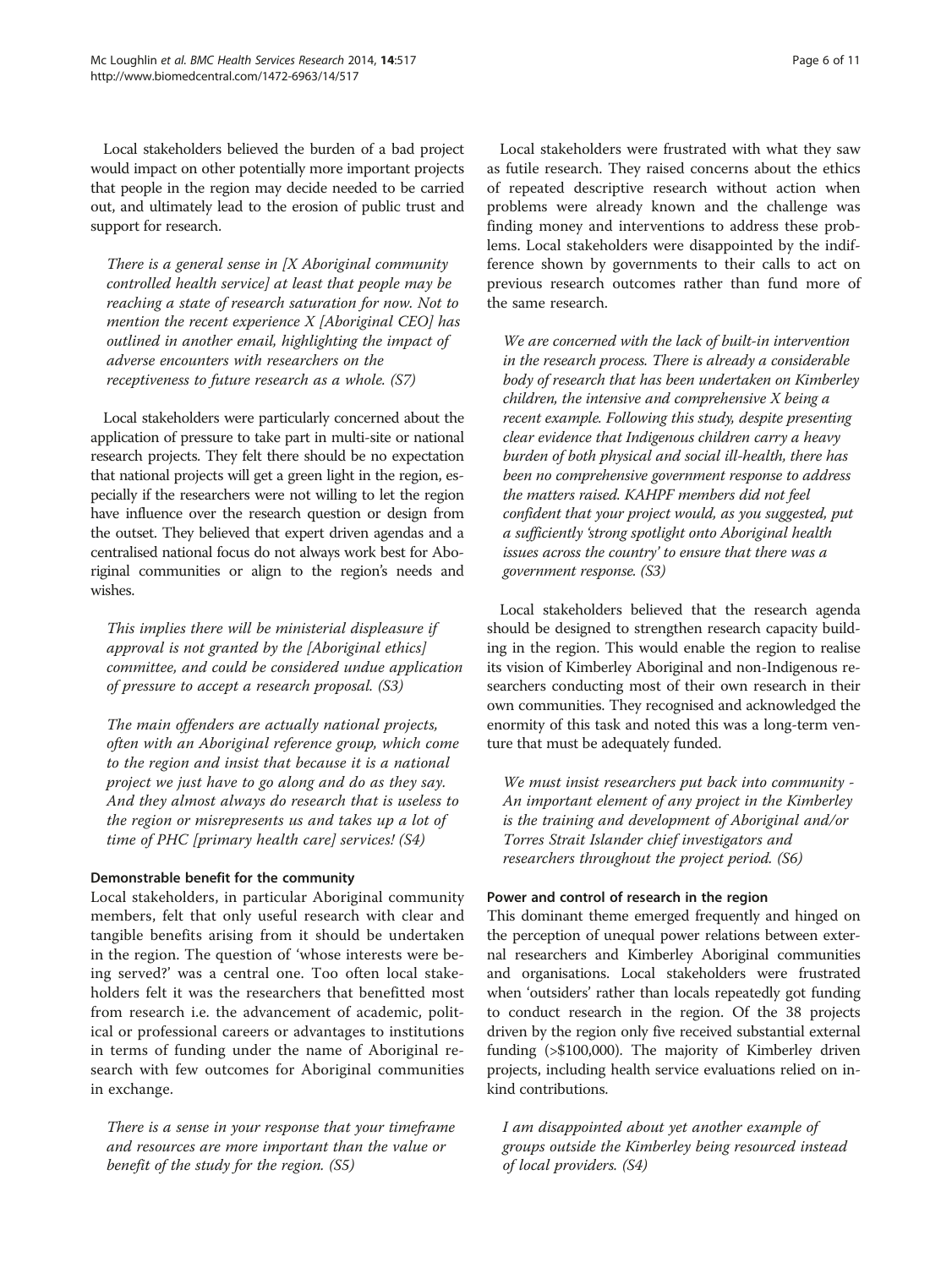Local stakeholders believed the more research carried out by people from the region the more likely it was to be sustainable and responsive to the region's needs. Failing this, local stakeholders wanted groups that have the capacity and funds to undertake research to come to the region and 'help us do research with them rather than them doing research on us'.

We are keen to work closely with research partners but the region needs to have control – not have control vested in any Perth based organisation (even one as benign as X). The way to demonstrate commitment would be to work with us in the Kimberley to help us address regional research priorities rather than us participate in you setting priorities for us. (S1)

## External stakeholders' perspectives

The major themes identified from external stakeholders who responded to the Subcommittee's review (25) are detailed below.

### Unanticipated difficulties with consultation processes

Some external stakeholders thought that the ethics and consultation processes were clearly explained by the Subcommittee and contact people clearly identified. However, many external stakeholders found consultation processes to be more time-consuming than expected. Examples of difficulties encountered by external stakeholders included not knowing who the appropriate contact person was (e.g. CEOs or Chairpersons of local Aboriginal organisations); difficulties making contact with community members in positions of authority; and the length of time needed to build contacts. High staff turnover at Aboriginal community controlled health services was also found to be an issue, as relationships may have been built with an individual who provided support for a project, only to have that person leave the organisation and the consultation process needing to start again. Some external stakeholders suggested that a key list of regional contacts would assist researchers from outside the region.

It would help if there was available a contacts guide to facilitate the establishment of the essential relationships and to assist in capacity building at all levels. (R7)

## Conflict between importance of face-to-face visits and barriers to travel

Many external stakeholders recognised the importance of conducting face-to-face visits with local stakeholders and research participants but noted the cost and time barriers to visiting more frequently. Available grant funding generally dictated how frequently they could visit the region. Often, consultation was the component of the research that had to be forgone when funds were limited, or funding was not available until ethics approvals had been granted which limited the ability to consult prior to submitting a proposal.

[We had] limited funding to travel multiple times to the Kimberley for consultation purposes only. (R1)

The main hurdle was not having research funding until I had all the ethical approvals so I could not travel to the Kimberley to consult in person. (R6)

For one project, available funds and project timeline did not allow for data collection to occur in the Kimberley and hence the project was ultimately carried out elsewhere. The potential negative impacts of barriers to travel on local communities were recognised by some, with one external stakeholder noting that barriers to conducting visits also limited opportunities to mentor local staff involved in the research.

## Research is just one of many competing priorities faced by health services

Many health research projects seek to partner with local health services to collect data. Some external stakeholders recognised the time constraints facing health services and staff, and the need to ensure that these organisations had the capacity and time to participate in research that was more often than not time-consuming, even when the impact on services was expected to be minimal. As noted above, the burden of health research in the region was an important theme arising from local stakeholders.

## Ethics processes are time-consuming

The length of time taken for ethics approvals to be granted was raised by many external stakeholders as a factor that delayed or hindered their project. Some thought the processes needed to be clarified or simplified to assist researchers:

The timing and processes for ethics approval were not clear. The need to go through multiple, usually tiered bodies adds to the confusion and difficulties. (R4)

It does not appear that this concern is unique to the Kimberley region; external stakeholders involved in state or nation-wide projects noted that reporting requirements to multiple bodies was particularly timeconsuming. A few external stakeholders indicated their support for a streamlining of ethics processes – either reducing the number or aligning the requirements of the separate ethics bodies.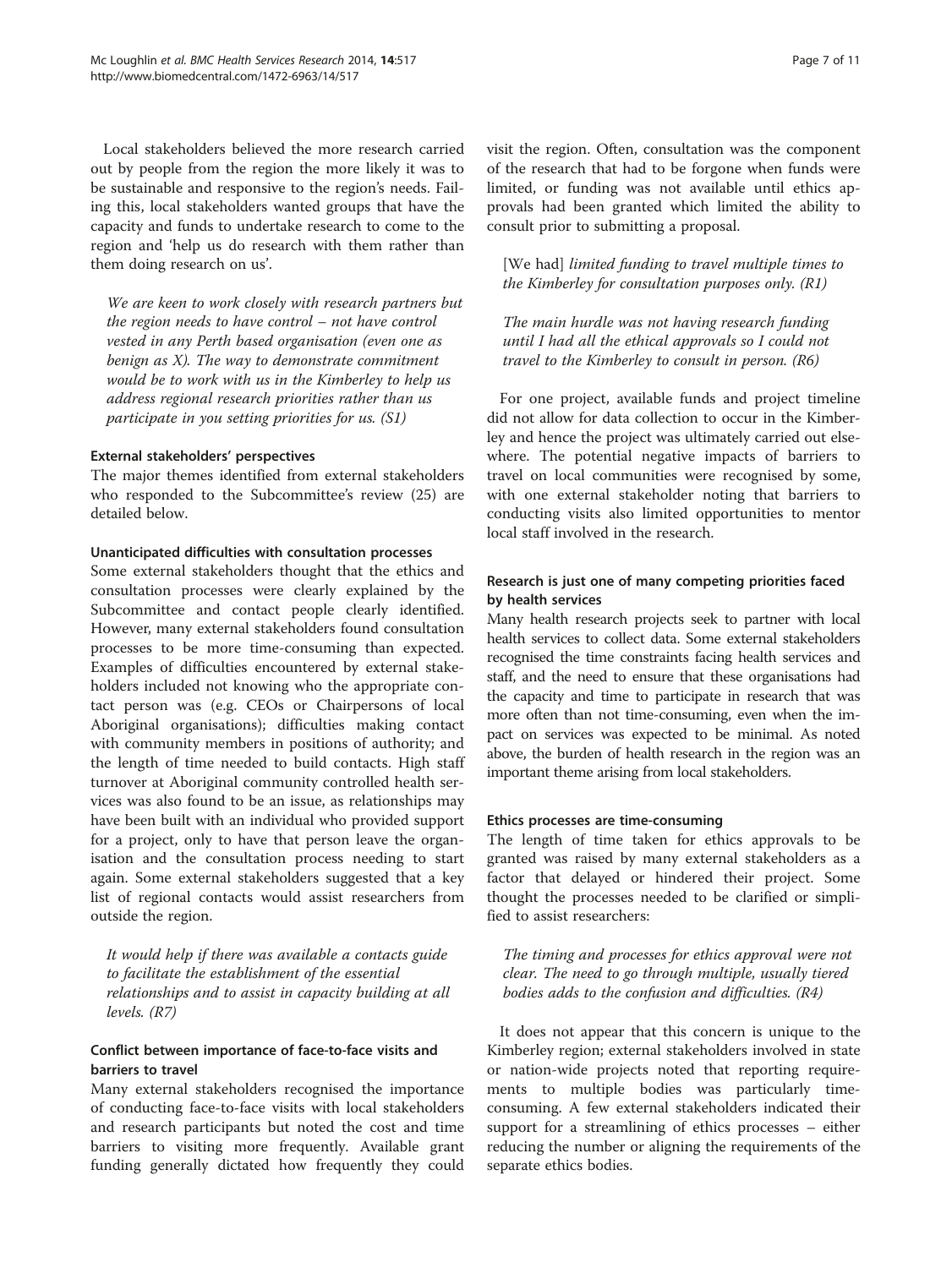Standardisation of the requirements for ethical clearance for research involving multiple sites or regions within WA would help facilitate state-wide and national research. (R4)

## External stakeholders' strategies that improved the conduct of research in the Kimberley

External stakeholders identified several strategies for improving the conduct of research in the Kimberley. These are detailed below.

## Importance of community support & building good relationships

External stakeholders reported that establishing local contacts and having support from local organisations was crucial in the conduct of their research.

The Lililwan study [[45](#page-10-0)], arising from community need and prioritised by the Aboriginal community, is one example of a project that involved extensive community consultation to ensure that the community was well-informed and supportive of the study before it started and to obtain 'community consent'. This involved external researchers consulting with community members, community leaders and local and regional service providers, and ensuring they were kept informed throughout the project [\[47\]](#page-10-0).

Given the sensitivity of the issue [fetal alcohol spectrum disorders] a major challenge exists in ensuring the community is well-informed and supportive of any study that is considered. The purpose of the visit and this consultation report was to assess the level of support from community members, service providers and governments, and to learn about specific concerns and issues. (R2)

## Employing local people in research

The benefits to external stakeholders and Aboriginal communities arising from employing local people on projects also emerged as a theme. Projects that employed local Aboriginal people as research assistants or interpreters found this assisted with data collection – particularly in locating or following up participants – and respecting local protocols.

The local Aboriginal community navigators were instrumental in locating parents/carers and organising meeting times. (R2)

These processes were made easier as we had a local Aboriginal woman, who was able to arrange visits. (R3)

However, projects submitted to the Subcommittee rarely employed local Aboriginal people and when this occurred it was generally short-term and casual with limited hours.

Local advisory groups were also used by some external stakeholders, who found these to be valuable in providing advice, suggestions and cultural guidance.

[The Advisory panel] assisted us in using local knowledge to refine our interview questions so that we could better target the issues that were most important to young Indigenous men in Broome. (R5)

## Being flexible in approaches to research

While some external stakeholders appeared surprised by the challenges they faced in conducting research in the region, others where more mindful at the beginning of their research that a flexible approach was essential when conducting research with Aboriginal communities in the Kimberley.

Timing of consultations was important, the ability to be flexible and conduct interviews at different locations (places that were convenient for the participants) was important. (R4)

High staff turnover, sudden change of arrangements because of changing priorities or members of the communities leaving for cultural reason were not seen as major hurdles but rather recognized as part of working in Aboriginal communities. (R1)

## Importance of allowing sufficient time for consultation and data collection

Allowing ample time for data collection and community consultation was noted to be important.

The primary challenge was to recognise early on that many Kimberley based stakeholders are very busy. In turn this meant developing communication strategies…that allowed enough time for sending out initial emails of introduction and then following these up with phone calls in order to connect and discuss relevant issues relating to [the study].  $(R8)$ 

Another challenge is simply managing the distances between locations and working out the most effective (and cost effective) ways to visit services and meet regularly with staff face to face. The solution to this is simply good planning and synchronising visits. (R8)

Visits of 1–2 weeks duration in each area helped to overcome these issues and achieve the desired number of participants. (R1)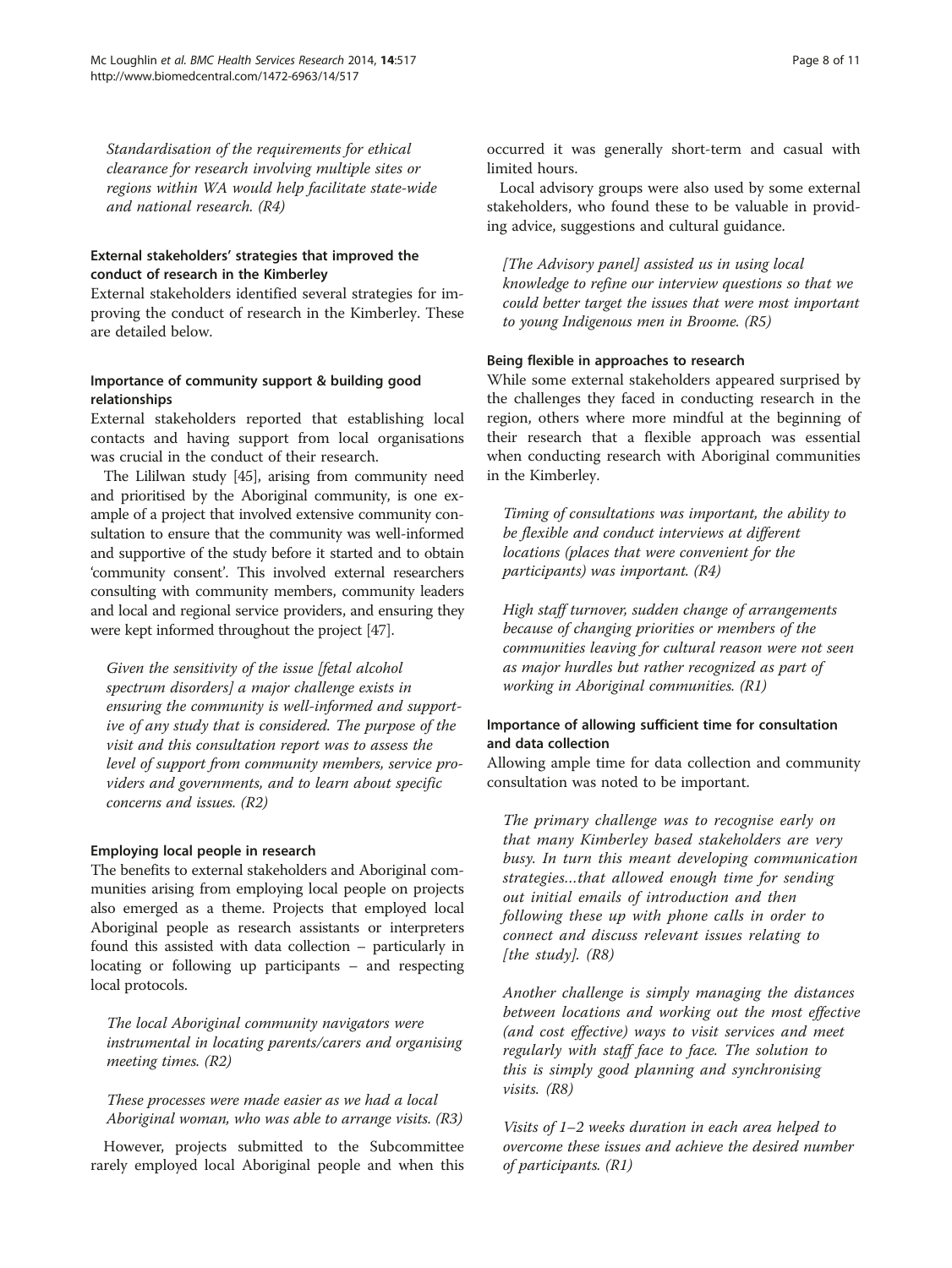## Discussion

Our case study of health research in the Kimberley shows that although there has been some transformation in recent years (such as a trend towards more meaningful consultation, collaboration and an increased participatory focus to research methodologies [\[17](#page-9-0)[,30-35,37,38,47](#page-10-0)]), research involving Aboriginal people in the Kimberley, as with Indigenous people in other areas of the world, is still dominated by 'white' research practices [\[8](#page-9-0)[,48,49\]](#page-10-0).

Significantly our case study brings together 'on-theground' reality in terms of the research process from both the perspective of a local research committee (endeavouring to manage the system) and external researchers (attempting to utilise it) across a large geographical area over several years. Our case study is unique in that it provides a practical example of how local communities and health services can 'talk back' to researchers and provide a direct advocacy role in decolonising research.

Local stakeholders raised concerns with over half of the projects driven by researchers not based in the Kimberley, compared to only 16% of the Kimberley driven projects. It is possible that some of this was due to local stakeholders being more likely to scrutinise external researchers. However it is much more probable that most of the difference was due to most external researchers approaching local Aboriginal communities and health services after the project has been fully developed, with no local consultation as to the appropriateness of the project or the chosen methodology. In contrast, Kimberley driven projects are generally embedded in local health services and include health service providers as core members of the research team [[31](#page-10-0)-[35,37,47](#page-10-0)]. Kimberley based researchers are normally required to undertake relevant consultation prior to approval being granted by their host organisation.

Despite successive ethical guidelines and Government reviews over the last few decades advocating the need for greater Indigenous control over the research process [[50-55](#page-10-0)] there has been little movement on the ground [[56\]](#page-10-0). The central goal of Indigenous people controlling health research about their people has not been realised [[57\]](#page-10-0). Although ethical guidelines are in place to ensure adequate community consultation occurs, in practice, it is ultimately the researchers retaining the power and the recognised authority in the research process [\[52](#page-10-0)]. Most research in the Kimberley was driven by non-Indigenous researchers who were not based in the Kimberley. There was pressure placed on local communities to accept national research projects even if they were not in the best interest of the community.

One of the reasons the current model is not working is because institutional timeframes and funding schedules undermine the aims of ethical guidelines and perpetuate the dominance of non-Indigenous control over the research agenda. Closing the gap in Aboriginal disadvantage in Australia and beyond, will require significant long-term and collaborative effort in health research. While the approach taken by the Lowitja Institute has proved highly successful [\[10](#page-9-0)], Kimberley Aboriginal communities have not been involved in this process and there is no evidence to suggest that the achievement of a national approach to the issues raised in this paper is on the horizon [[57](#page-10-0)].

A strength of our study was that a researcher who was independent of the Subcommittee assessed all documentation relating to the Subcommittee during 2007–2011. However, the assessment of review forms filled out by external stakeholders was carried out by a researcher who provided administrative support to the Subcommittee, which could be viewed as a limitation. The opportunity for external stakeholders to comment on the section of the paper related to their comments helped reduce the risks of misrepresentation and as only minor edits to one quote by an external stakeholder were requested, it seems likely that the external stakeholders did not feel misrepresented.

Another limitation is that projects with no issues rarely elicited detailed responses, probably due to high workloads of Subcommittee members, and thus this paper concentrates on the concerns raised by local stakeholders about submitted projects. The other issues focused on were those raised by external stakeholders who responded to the review. The responses shared common themes about issues and barriers faced by them. These findings are expected to be useful to researchers seeking to undertake health research in the Kimberley as well as Indigenous and community-based research more generally in Australia and elsewhere in the world. Similar research to explore and elicit views from community members and Aboriginal researchers would expand our results.

The findings from this review are being used to guide improvements to the Subcommittee's processes, including the advice it offers to new researchers and streamlining ethics processes for Kimberley health research. Other research that is planned (subject to funding) is further mapping and assessing the impact of the research carried out in the region on policy and practice and investigating the extent to which building of research capacity of individuals and organisations in the Kimberley has occurred.

While this case study has highlighted some negative aspects of research conducted in the region, during this period there were also a number of valuable projects carried out that had short to medium term positive effects on health services. These include the Lililwan project [[45\]](#page-10-0), which has raised awareness and increased services for fetal alcohol spectrum disorders and a pandemic influenza study [[58\]](#page-10-0), which led to a change in the national pandemic action plan, and capacity building and employment for two local Aboriginal people [\[17](#page-9-0)].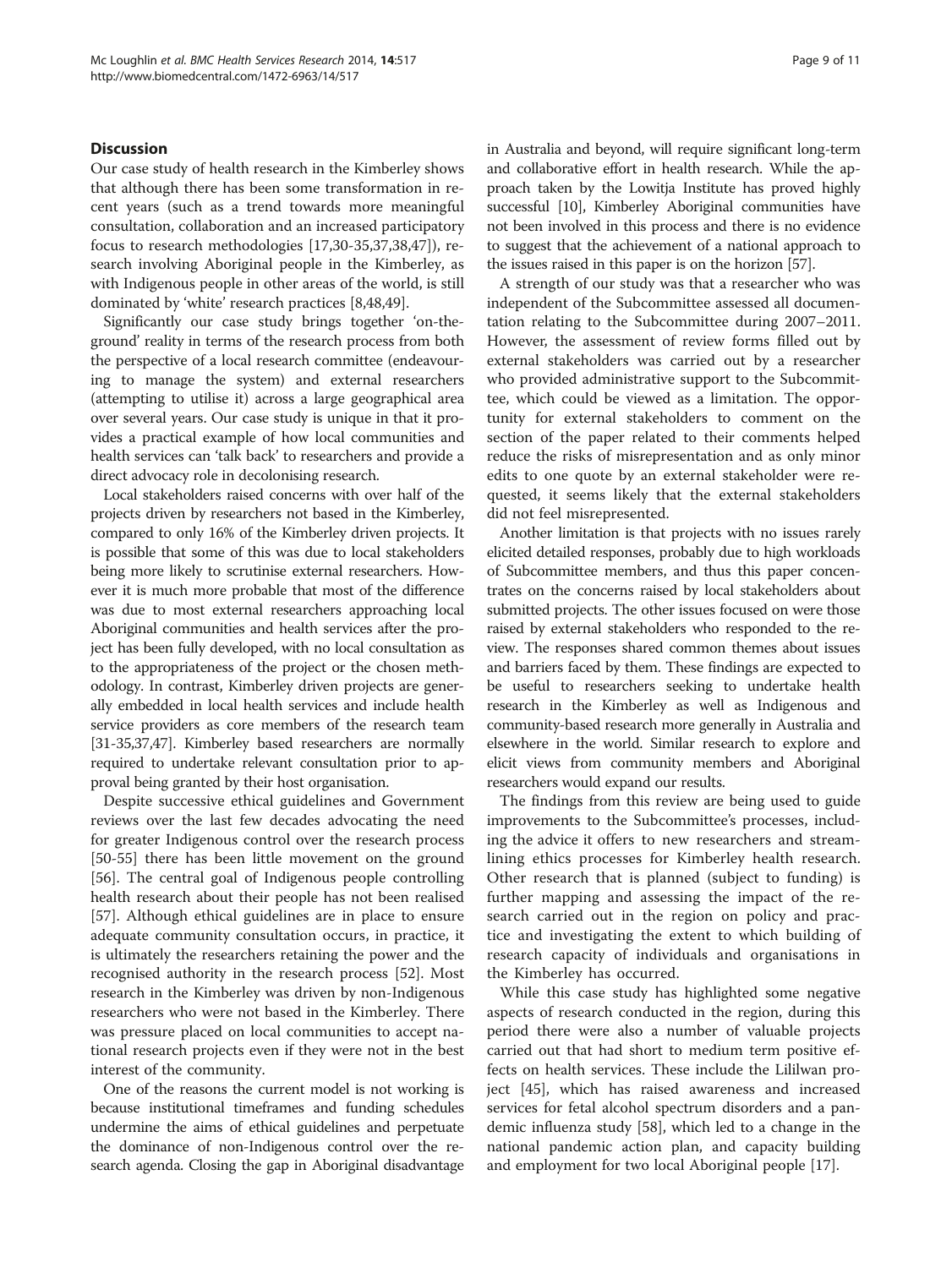## <span id="page-9-0"></span>Conclusion

Funding and prioritisation of community-based and Indigenous research is still largely controlled by people far removed in geography and/or culture from the people being 'researched'. Our case study provides a practical example of how Indigenous communities and their health services can begin to take control of research in their region. Local stakeholders need to develop strategies to challenge the status quo, to ensure local people develop the necessary capacity to execute and direct health research, and to limit the extent of external control over local research processes.

#### Abbreviations

CEOs: Chief executive officers; KAHPF: Kimberley Aboriginal Health Planning Forum; NHMRC: National Health and Medical Research Council; WA: Western Australia.

#### Competing interests

DA is the Chair and JM is the Secretariat of Kimberley Aboriginal Health Planning Forum Research Subcommittee (from late 2006 to present), NH provided administrative support to the Subcommittee (from late 2012 to March 2014).

#### Authors' contributions

JM and DA conceived the idea of the review of the Subcommittee. FML designed and conducted the qualitative analysis of data from the Subcommittee (2007–2011) and drafted the manuscript. NH analysed the data provided by researchers from the review forms and drafted this part of the manuscript, and updated data from the Subcommittee (2012–2013). JM revised the manuscript. All authors contributed to the interpretation of the findings and provided critical review of the manuscript. All authors have read and approved the final manuscript.

#### Acknowledgements

We wish to thank members of the KAHPF Research Subcommittee and Professor Dennis Gray for critically reviewing this paper, and external stakeholders for providing input into the review of the Subcommittee.

#### Received: 29 April 2014 Accepted: 13 October 2014 Published online: 26 October 2014

#### References

- 1. Henry J, Dunbar T, Arnott A, Scrimgeour M, Matthews S, Chamberlain A, Murakami-Gold L: Indigenous Research Reform Agenda (IRRA) 1: Positioning the Cooperative Research Centre for Aboriginal and Tropical Health. Darwin: Cooperative Research Centre for Aboriginal and Tropical Health; 2002. [http://www.lowitja.org.au/indigenous-research-reform-agenda-irra-1-positioning](http://www.lowitja.org.au/indigenous-research-reform-agenda-irra-1-positioning-crcath)[crcath](http://www.lowitja.org.au/indigenous-research-reform-agenda-irra-1-positioning-crcath) (accessed 4 April 2014).
- 2. Humphery K: Dirty questions: Indigenous health and 'Western research'. Aust N Z J Public Health 2001, 25:197–202.
- 3. Thomas D: The Beginnings of Research in Australia. Melbourne: VicHealth Koori Health Research & Community Development Unit, University of Melbourne; 2001. Discussion Paper No. 3. [http://www.onemda.unimelb.edu.](http://www.onemda.unimelb.edu.au/sites/default/files/docs/DP2.pdf) [au/sites/default/files/docs/DP2.pdf](http://www.onemda.unimelb.edu.au/sites/default/files/docs/DP2.pdf) (accessed Oct 2014).
- Humphery K: Indigenous Health and 'Western Research'. Melbourne: VicHealth Koori Health Research & Community Development Unit, University of Melbourne; 2000. Discussion Paper No. 2. [http://www.onemda.unimelb.](http://www.onemda.unimelb.edu.au/docs/DP2_KimHumpheryFINAL.pdf) [edu.au/docs/DP2\\_KimHumpheryFINAL.pdf](http://www.onemda.unimelb.edu.au/docs/DP2_KimHumpheryFINAL.pdf) (accessed Oct 2014).
- 5. Atkinson D, Bridge C, Gray D: Kimberley Regional Aboriginal Health Plan. Aboriginal health in the Kimberley: current circumstances and future directions. Broome: Kimberley Aboriginal Medical Services Council; 1999. [http://](http://resources.kamsc.org.au/downloads/krahp_report.pdf) [resources.kamsc.org.au/downloads/krahp\\_report.pdf](http://resources.kamsc.org.au/downloads/krahp_report.pdf) (accessed Oct 2014).
- 6. Sanson-Fisher RW, Campbell EM, Perkins JJ, Blunden SV, Davis BB: Indigenous health research: a critical review of outputs over time. Med J Aust 2006, 184:502–505.
- 7. Couzos S, Lea T, Murray R, Culbong M: 'We are not just participants-we are in charge': the NACCHO ear trial and the process for Aboriginal community-controlled health research. Ethn Health 2005, 10:91–111.
- Smith LT: Decolonizing Methodologies: Research and Indigenous Peoples. London: Zed Books; 1999.
- Couzos S, Murray RB: Aboriginal Primary Health Care An Evidence-based Approach. 3rd edition. Melbourne, Australia: Oxford University Press; 2008.
- 10. Arabena K, Moodie D: The Lowitja Institute: building a national strategic research agenda to improve the health of Aboriginal and Torres Strait Islander peoples. Med J Aust 2011, 194:532–534.
- 11. Porsanger J: An Essay about Indigenous Methodology. Tromso: Published by Septentrio Academic Publishing 2004. Nr. 15; 2004. Special Issue on Northern Minorities. [http://septentrio.uit.no/index.php/nordlit/article/](http://septentrio.uit.no/index.php/nordlit/article/viewFile/1910/1776) [viewFile/1910/1776](http://septentrio.uit.no/index.php/nordlit/article/viewFile/1910/1776) (accessed Oct 2014).
- 12. Hart MA: Indigenous worldviews, knowledge, and research: the development of an indigenous research paradigm. J Indigenous Voices Soc Work 2010, 1:1–16.
- 13. Henderson R, Simmons DS, Bourke L, Muir J: Development of guidelines for non-indigenous people undertaking research among the indigenous population of north-east Victoria. Med J Aust 2002, 176:482–485.
- 14. Hugh RT, Sarah SF: Ethical hurdles in Indigenous research. Aust N Z J Public Health 2008, 32:489–490.
- 15. Studdert DM, Vu TM, Fox SS, Anderson IP, Keeffe JE, Taylor HR: Ethics review of multisite studies: the difficult case of community-based indigenous health research. Med J Aust 2010, 192:275–280.
- 16. Christopher S, Watts V, McCormick AK, Young S: Building and maintaining trust in a community-based participatory research partnership. Am J Public Health 2008, 98:1398–1406.
- 17. Kelly J, Saggers S, Taylor K, Pearce G, Massey P, Bull J, Odo T, Thomas J, Billycan R, Judd J, Reilly S, Ahboo S: "Makes you proud to be black eh?": reflections on meaningful indigenous research participation. Int J Equity Health 2012, 11:40.
- 18. Lavallee LF: Practical application of an indigenous research framework and Two qualitative indigenous research methods: sharing circles and anishnaabe symbol-based reflection. Int J Qual Methods 2009, 8:21-40.
- 19. Tully J, Ninis N, Booy R, Viner R: The new system of review by multicentre research ethics committees: prospective study. BMJ 2000, 320:1179–1182.
- 20. Lux AL, Edwards SW, Osborne JP: Responses of local research ethics committees to a study with approval from a multicentre research ethics committee. BMJ 2000, 320:1182–1183.
- 21. Dixon-Woods M, Angell E, Ashcroft RE, Bryman A: Written work: the social functions of research ethics committee letters. Soc Sci Med 2007, 65:792–802.
- 22. O'Reilly M, Dixon-Woods M, Angell E, Ashcroft R, Bryman A: Doing accountability: a discourse analysis of research ethics committee letters. Sociol Health Illness 2009, 31:246–261.
- 23. Fistein E, Quilligan S: In the lion's den? Experiences of interaction with research ethics committees. J Med Ethics 2012, 38:224–227.
- 24. Australian Bureau of Statistics: Kimberley, WA (SA3). Canberra: Australian Bureau of Statistics; 2011. [http://www.abs.gov.au/websitedbs/censushome.](http://www.abs.gov.au/websitedbs/censushome.nsf/home/data?opendocument#from-banner=LN) [nsf/home/data?opendocument#from-banner=LN.](http://www.abs.gov.au/websitedbs/censushome.nsf/home/data?opendocument#from-banner=LN)
- 25. Biddle N: Ranking Regions: Revisiting an Index of Relative Indigenous Socioeconomic Outcomes. Canberra: Centre for Aboriginal Economic Policy and Research, The Australian National University; 2009. CAEPR Working Paper No. 50/2009. [http://caepr.anu.edu.au/Publications/WP/](http://caepr.anu.edu.au/Publications/WP/2009WP50.php) [2009WP50.php](http://caepr.anu.edu.au/Publications/WP/2009WP50.php) (accessed Oct 2014).
- 26. Taylor J: The Relative Socioeconomic Status of Indigenous People in the Kimberley. A Report to the Kimberley Land Council. Canberra: Centre for Aboriginal Economic Policy and Research, The Australian National University; 2009.<http://www.klc.org.au> (accessed 24 March 2009).
- 27. Department of Indigenous Affairs: Closing the Gap In Indigenous Life Outcomes Western Australia. Canberra: Department of Indigenous Affairs; 2010.<http://www.dia.wa.gov.au/PageFiles/923/DIACOAG%20Report.pdf> (accessed Oct 2014).
- Wood N, Newton B, Bineham N, Lockwood T: Kimberley Health Profile. Perth: WA Country Health Services, Government of Western Australia; 2012. [http://www.](http://www.wacountry.health.wa.gov.au/fileadmin/sections/publications/Kimberley_Health_Care_Profile_FINAL12_APRIL_2012.pdf) [wacountry.health.wa.gov.au/fileadmin/sections/publications/Kimberley\\_Health\\_](http://www.wacountry.health.wa.gov.au/fileadmin/sections/publications/Kimberley_Health_Care_Profile_FINAL12_APRIL_2012.pdf) [Care\\_Profile\\_FINAL12\\_APRIL\\_2012.pdf](http://www.wacountry.health.wa.gov.au/fileadmin/sections/publications/Kimberley_Health_Care_Profile_FINAL12_APRIL_2012.pdf) (accessed 4 Oct 2014).
- 29. Anderson IP, Whyte JD: Research, Evaluation, and Aboriginal Primary Care. In Aboriginal Primary Health Care - An Evidence-based Approach. 3rd edition. Edited by Couzos S, Murray RB. Melbourne, Australia: Oxford University Press; 2008:830–843.